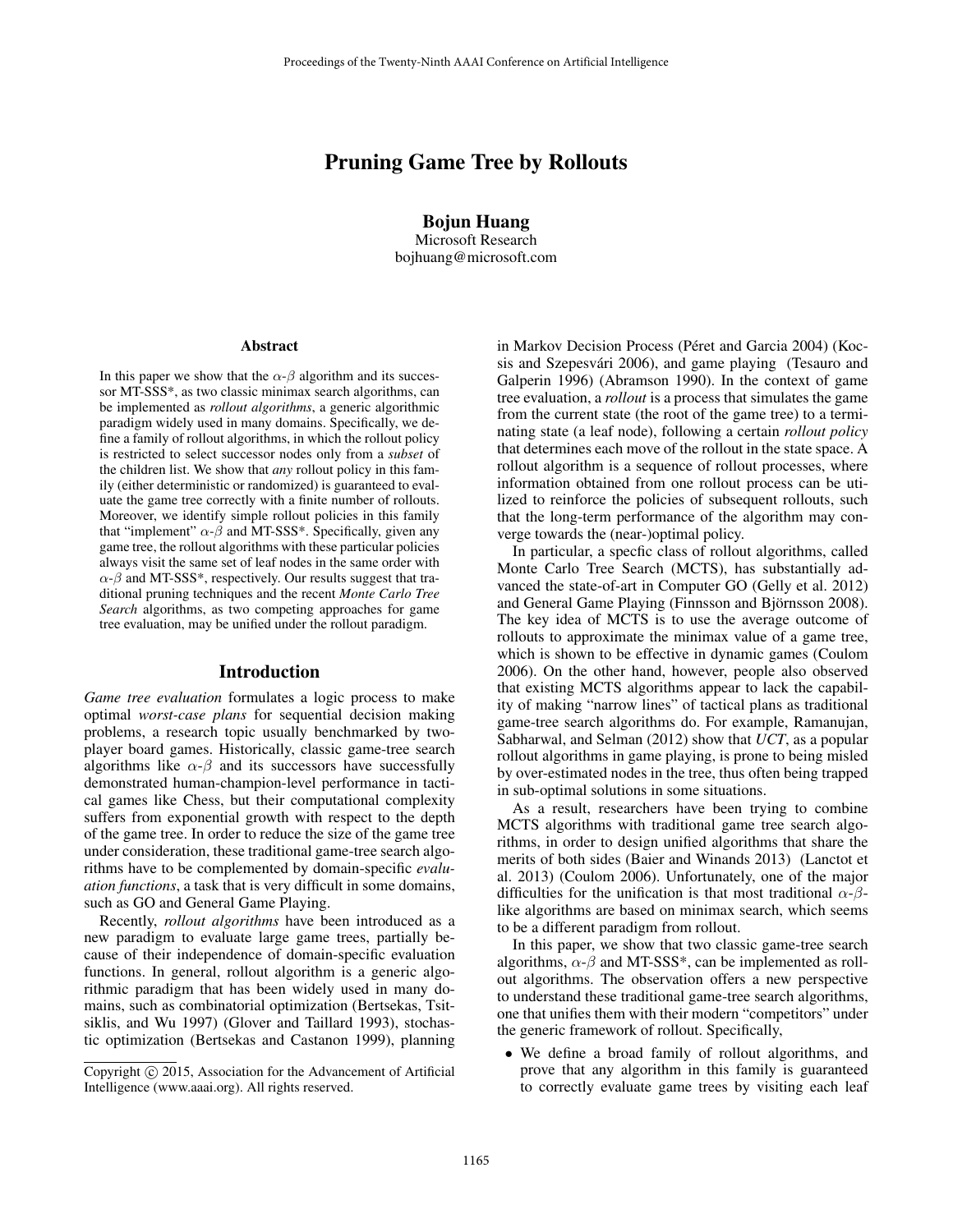node at most once. The correctness guarantee is *policyoblivious*, which applies to arbitrary rollout policy in the family, either deterministic or probabilistic.

- We then identify two simple rollout policies in this family that implement the classic minimax search algorithms  $\alpha$ - $\beta$  and MT-SSS\* under our rollout framework. We prove that given any game tree, the rollout algorithms with these particular policies always visit the same set of leaf nodes in the same order as  $\alpha$ - $\beta$  and an "augmented" version of MT-SSS\*, respectively.
- As a by-product, the"augmented" versions of these classic algorithms identified in our equivalence analysis are guaranteed to *outprune* their original versions.

#### Preliminaries

#### Game tree model

A game tree T is defined by a tuple  $(S, \mathcal{C}, \mathcal{V})$ , where S is a finite state space,  $C(\cdot)$  is the successor function that defines an *ordered* children list  $C(s)$  for each state  $s \in S$ , and  $V(\cdot)$ is the *value function* that defines a *minimax value* for each state  $s \in \mathcal{S}$ .

We assume that  $C(\cdot)$  imposes a tree topology over the state space, which means there is a single state that does not show in any children list, which is identified as the root node of the tree. A state  $s$  is a leaf node if its children list is empty (i.e.  $C(s) = \emptyset$ ), otherwise it is an internal node.

The value function  $V(\cdot)$  of a given game tree can be specified by labeling each state  $s \in S$  as either MAX or MIN, and further associating each leaf-node state s with a deterministic reward  $R(s)$ . The minimax value  $V(s)$  of each state  $s \in S$  is then defined as

$$
\mathcal{V}(s) = \begin{cases} R(s) & \text{if } s \text{ is leaf;} \\ \max_{c \in \mathcal{C}(s)} \mathcal{V}(c) & \text{if } s \text{ is Internal & MAX; (1) \\ \min_{c \in \mathcal{C}(s)} \mathcal{V}(c) & \text{if } s \text{ is Internal & MIN.} \end{cases}
$$

To align with previous work, we assume that the reward  $R(s)$  for any s is ranged in a finite set of integers, and we use the symbols +∞ and −∞ to denote a *finite* upper bound and lower bound that are larger and smaller than any possible value of  $R(s)$ , respectively.<sup>1</sup>

Explicit game trees often admit compact specifications in the real world (for example, as the rules of the game). Given the specification of a game tree, our goal is to compute the minimax value of the root node, denoted by  $V(root)$ , as quickly as possible. Specifically, we measure the efficiency of the algorithm by the number of times the algorithm calls the reward function  $R(\cdot)$ , i.e. the number of leaf-node evaluations, which is often an effective indicator of the computation time of the algorithm in practice (Marsland 1986).

As a convenient abstraction, we suppose that any algorithm in the game tree model can access an *external storage* (in unit time) to retrieve/store a closed interval  $[v_s^-, v_s^+]$  as the value range for any specified state  $s \in S$ . Initially, we have  $[v_s^-, v_s^+] = [-\infty, +\infty]$  in the storage for all states. We

remark that such a "whole-space" storage only serves as a conceptually unified interface that simplifies the presentation and analysis in this paper. In practice, we do not need to allocate physical memory for nodes with the trivial bound  $[-\infty, +\infty]$ . For example, the storage is physically empty if the algorithm does not access the storage at all. Such a storage can be easily implemented based on standard data structures such as a *transposition table* (Zobrist 1970).

#### Depth-first algorithms and  $\alpha$ - $\beta$  pruning

Observe that Eq. (1) implies that there must exist at least one leaf node in the tree that has the same minimax value as the root. We call any such leaf node a *critical leaf*. A *gametree search* algorithm computes  $V(root)$  by searching for a critical leaf in the given game tree.

*Depth-first algorithm* is a specific class of game-tree search algorithms that compute  $V(root)$  through a depthfirst search. It will evaluate the leaf nodes strictly from left to right, under the order induced by the successor function  $C(\cdot)$ . It is well known that the  $\alpha$ - $\beta$  algorithm is the optimal depth-first algorithm in the sense that, for any game tree, no depth-first algorithm can correctly compute  $V(root)$  by evaluating fewer leaf nodes than  $\alpha$ - $\beta$  does (Pearl 1984).

The key idea of the  $\alpha$ - $\beta$  algorithm is to maintain an open interval  $(\alpha, \beta)$  when visiting any tree node s, such that *a critical leaf is possible to locate in the subtree under* s *only if*  $V(s) \in (\alpha, \beta)$ . In other words, whenever we know that the value of s falls outside the interval  $(\alpha, \beta)$ , we can skip over all leaf nodes under s without compromising correctness. Algorithm 1 gives the psuedocode of the  $\alpha$ - $\beta$  algorithm, which follows Figure 2 in (Plaat et al. 1996). Given a tree node s and an open interval  $(\alpha, \beta)$ , the alphabeta procedure returns a value g, which equals the exact value of  $V(s)$ if  $\alpha < g < \beta$ , but only encodes a lower bound of  $V(s)$  if  $g \leq \alpha$  (a situation called *fail-low*), or an upper bound of  $V(s)$  if  $g \ge \beta$  (a situation called *fail-high*).

Note that Algorithm 1 accesses the external storage at Line 4 and Line 22, which are unnecessary because the algorithm never visits a tree node more than once. Indeed, the basic version of the  $\alpha$ - $\beta$  algorithm does not require the external storage at all. Here, we provide the "storage-enhanced" version of  $\alpha$ - $\beta$  for the sake of introducing its successor algorithm MT-SSS\*.

#### Best-first algorithms and MT-SSS\*

To a great extent, the pruning effect of the  $\alpha$ - $\beta$  algorithm depends on the *order* that the leaf nodes are arranged in the tree. In general, identifying and evaluating the "best" node early tends to narrow down the  $(\alpha, \beta)$  window more quickly, thus more effectively pruning suboptimal nodes in the subsequent search. In the best case, the optimal child of any internal node is ordered first, and thus is visited before any other sibling node in the depth-first search. Knuth and Moore (1975) prove that in this case the  $\alpha$ - $\beta$  algorithm only needs to evaluate  $n^{1/2}$  leaf nodes, assuming n leaves in total. In comparison, Pearl (1984) shows that this number degrades to around  $n^{3/4}$  if the nodes are randomly ordered. In the worst case, it is possible to arrange the nodes in such

<sup>&</sup>lt;sup>1</sup>The algorithms and analysis proposed in this paper also apply to more general cases, such as when  $R(s)$  is ranged in an infinite set of integers or in the real field.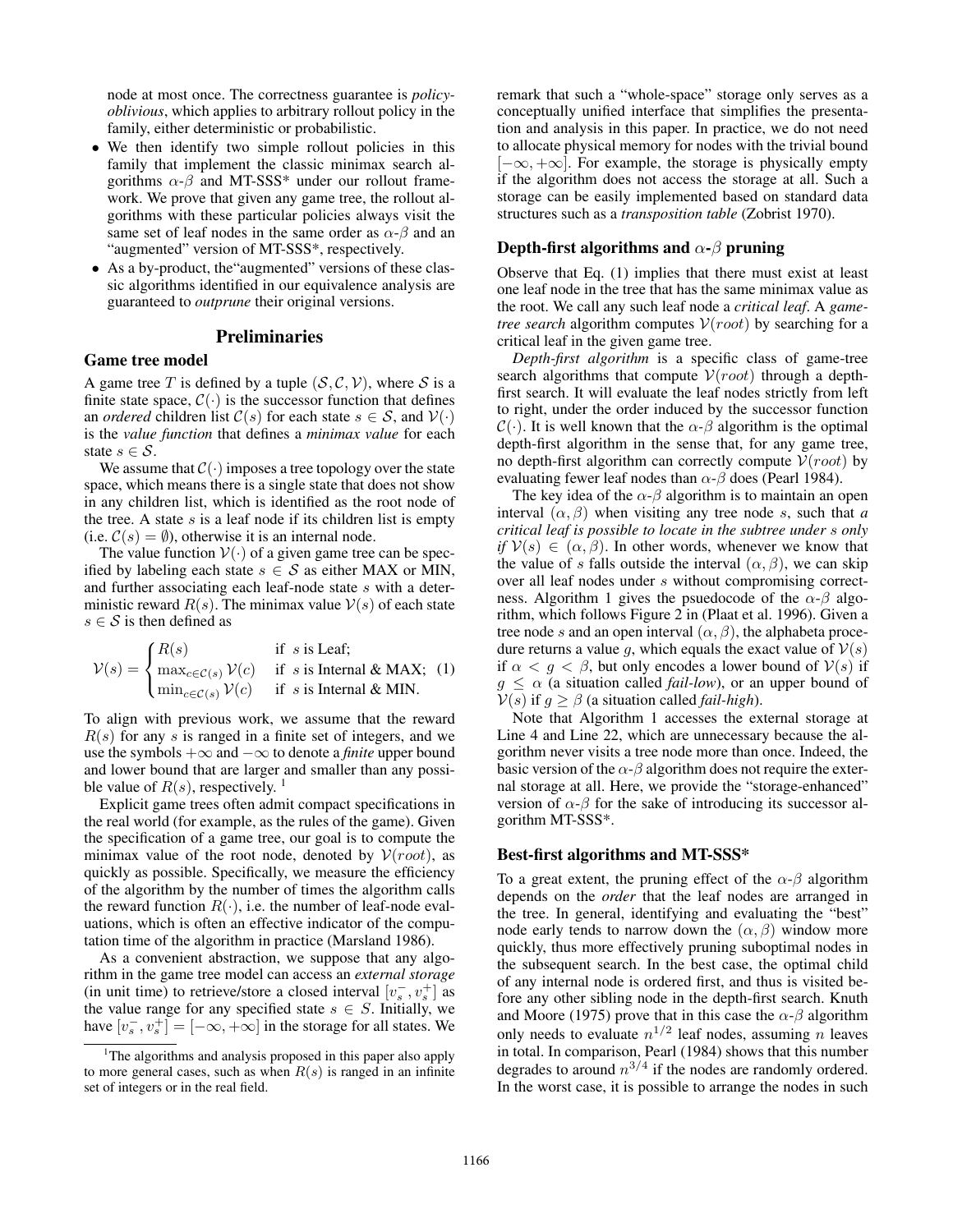**Algorithm 1:** The  $\alpha$ - $\beta$  algorithm enhanced with storage.

|                | 1 $g \leftarrow$ alphabeta ( <i>root</i> , $-\infty$ , $+\infty$ ) ;<br>2 return $q$ |
|----------------|--------------------------------------------------------------------------------------|
|                |                                                                                      |
|                | 3 Function alphabeta $(s, \alpha, \beta)$                                            |
|                | retrieve $[v_s^-, v_s^+]$ ;                                                          |
| 4              | if $v_s^- \geq \beta$ then return $v_s^-$ ;                                          |
|                | if $v_s^+ \leq \alpha$ then return $v_s^+$ ;                                         |
|                | <b>if</b> $s$ is a leaf node <b>then</b>                                             |
| 5<br>6         | $g \leftarrow R(s)$ ;                                                                |
| $\overline{7}$ | else if s is a MAX node then                                                         |
|                |                                                                                      |
| 8              | $q \leftarrow -\infty$ ; $\alpha_s \leftarrow \alpha$ ;                              |
| 9              | foreach $c \in \mathcal{C}(s)$ do                                                    |
| 10             | $g \leftarrow \max\{ g, \text{ alphabeta}(c, \alpha_s, \beta) \};$                   |
| 11             | $\alpha_s \leftarrow \max\{\alpha_s, g\};$                                           |
| 12             | if $g \geq \beta$ then break;                                                        |
| 13             | end                                                                                  |
| 14             | else if s is a MIN node then                                                         |
| 15             | $q \leftarrow +\infty; \beta_s \leftarrow \beta;$                                    |
| 16             | foreach $c \in \mathcal{C}(s)$ do                                                    |
| 17             | $g \leftarrow \min\{ g, \text{ alphabeta}(c, \alpha, \beta_s) \};$                   |
| 18             | $\beta_s \leftarrow \min\{\beta_s, g\};$                                             |
| 19             | if $g \leq \alpha$ then break;                                                       |
| 20             | end                                                                                  |
| 21             | end                                                                                  |
|                | <b>if</b> $g < \beta$ then $v_s^+ \leftarrow g$ ;                                    |
| 22             | if $g > \alpha$ then $v_s^- \leftarrow g$ ;                                          |
|                | store $[v_{s}^{-}, v_{s}^{+}]$ ;                                                     |
|                |                                                                                      |
| 23             | return $q$                                                                           |

a way that the  $\alpha$ - $\beta$  algorithm has to evaluate all of the n leaf nodes in the tree.

*Best-first algorithm* is a class of algorithms that always try to evaluate the node that currently looks more "promising" (to be or contain a critical leaf). In particular, *The SSS\* algorithm*, first proposed by Stockman (1979) and later revised by Campbell (1983) , is a classic best-first algorithm that is guaranteed to "*outprune*" the  $\alpha$ - $\beta$  algorithm in the sense that: SSS\* never evaluates a leaf node that is not evaluated by  $\alpha$ - $\beta$ , while for some problem instances SSS\* manages to evaluate fewer leaf nodes than  $\alpha$ - $\beta$ . The SSS\* algorithm is based on the notion of *solution tree*. The basic idea is to treat each MAX node as a cluster of solution trees, and to always prefer to search the leaf node that is nested in the solution-tree cluster currently with the best upper bound.

Interestingly, Plaat et al. (1996) show that SSS\*, as a bestfirst algorithm, can be implemented as *a series of* storageenhanced depth-first searches. Each pass of such a depthfirst search is called a *Memory-enhanced Test*, so this version of SSS\*is also called MT-SSS\*. Plaat et al. prove that for any game tree, MT-SSS\* visits the same set of leaf nodes in the same order with the original SSS\* algorithm.

Algorithm 2 gives the psuedocode of MT-SSS\*. Instead of directly determining the exact value of  $V(root)$  in a single pass, the algorithm iteratively calls the alphabeta pro-

| Algorithm 2: The MT-SSS $*$ algorithm. |                                                                                 |  |
|----------------------------------------|---------------------------------------------------------------------------------|--|
|                                        | $1[v_s^-, v_s^+] \leftarrow [-\infty, +\infty]$ for every $s \in \mathcal{S}$ ; |  |
|                                        | 2 while $v_{root}^- < v_{root}^+$ do                                            |  |
|                                        | 3   alphabeta ( $root, v_{root}^+ - 1, v_{root}^+$ );                           |  |
|                                        | 4 end                                                                           |  |
|                                        | 5 return $v_{root}^-$                                                           |  |

cedure (in Algorithm 1) to refine the value bounds of the root until the gap between the bounds is closed. Each pass of the alphabeta procedure is for examining the same question: *Is the current upper bound of the root tight*? The algorithm calls the alphabeta procedure with the *minimum win* $dow(v_{root}^+ - 1, v_{root}^+),$ <sup>2</sup> which forces the procedure to only visit the leaf nodes "relevant" to this question. In this case the alphabeta procedure will answer this question by returning either a new upper bound that is lower than the original bound  $v_{root}^+$ , or a matching lower bound that equals  $v_{root}^+$ . Note that the alphabeta procedure stores value bounds in the external storage, so latter iterations can re-use the results gained in previous iterations, avoiding repeated work. Since SSS\* has been proven to outprune  $\alpha$ - $\beta$ , the total number of leaf-node evaluations over all passes of minimum-window searches in MT-SSS\* will never exceed the number made by a single pass of full-window search. On the other hand, in cases when the given game tree is in a "bad" order, the best-first working style of MT-SSS\* can help to significantly reduce the number of leaf-node evaluations.

# Monte Carlo Tree Search and UCT

While  $\alpha$ - $\beta$  and MT-SSS\* can offer substantial improvement over exhaustive tree search, both of them still have to run in time exponential to the depth of the tree (Pearl 1984), which limits the tree size they can directly deal with. In practice, these algorithms typically need to be complemented with a static *evaluation function* that can make heuristic estimation on the minimax value of an arbitrarily given non-leaf node, resulting in the "bounded look-ahead" paradigm (Reinefeld and Marsland 1994). In such a paradigm, an internal node s may be considered as a "virtual leaf node" (or *frontier node*) under certain conditions, and in that case the evaluation function is applied to give the reward value of this virtual leaf node, with the whole sub-tree under s being cut-off from the tree search. The hope is that the evaluation function can reasonably approximate  $V(s)$  at these virtual leaf nodes such that the result of searching only the partial tree above these virtual leaves is similar to the result of a complete tree search. However, depending on domains it can sometimes be highly challenging to design a satisfactory evaluation function and cut-off conditions.

*Monte Carlo Tree Search* (MCTS) is an alternative algorithmic paradigm that can evaluate large game trees without sophisticated evaluation functions (Coulom 2006). As a specific class of rollout algorithms, MCTS algorithms repeatedly perform rollouts in the given game tree and use the

<sup>&</sup>lt;sup>2</sup>Recall that the rewards are assumed to be integers, in which case the open interval  $(x-1, x)$  is essentially empty if x is integer.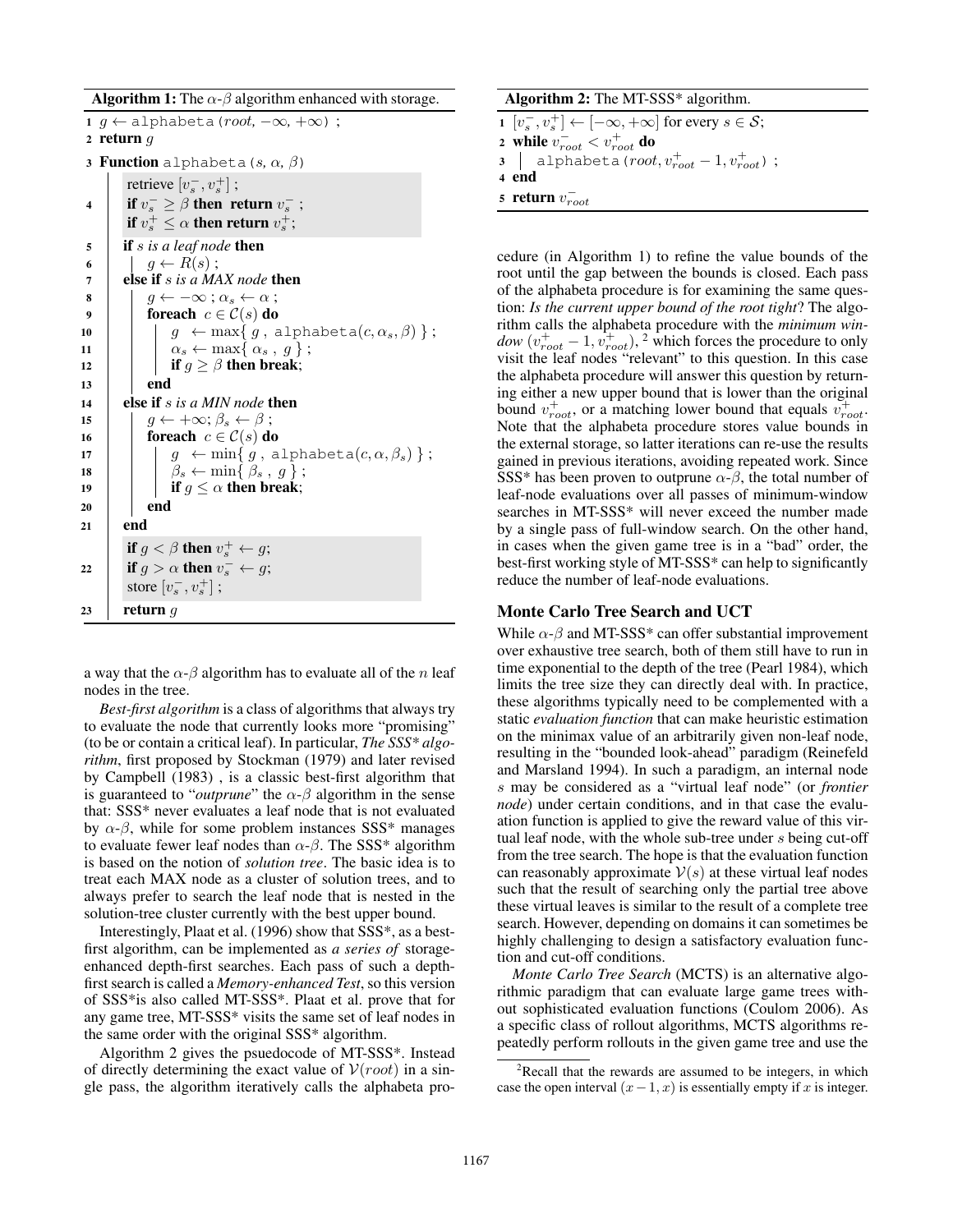average outcome of the rollouts to approximate the minimax value of the tree (Abramson 1990).

Among others, the *UCT* algorithm is a particular instance of MCTS algorithms that has drawn a lot of attention in the community (Kocsis and Szepesvári 2006). At a tree node s, the algorithm uses a deterministic rollout policy that computes for each successor node c a score  $UCT(c)$  =  $\mu_c + \lambda \sqrt{\ln n_s/n_c}$ , where  $\mu_c$  is the average reward of the previous rollouts passing through  $c, n_c$  is the number of such rollouts, and  $n<sub>s</sub>$  is the number of rollouts through s. Then the algorithm simply chooses the successor node with the highest score. One can check that the UCT score will approach to the average reward  $\mu_c$  if the current node s has been extensively visited. In contrast, when the sample size  $n<sub>s</sub>$  is small, less-visited successor nodes can get substantial bonus in their score, thus may get chance to be explored even if it has a low average reward  $\mu_c$ . The trade-off between exploitation and exploration can be controlled by finetuning the parameter  $\lambda$ , such that the resulting footprints of the rollouts are "softly" biased to the most promising variations. Kocsis and Szepesvári (2006) proved that the outcome of UCT always converges to the minimax value  $V(root)$  if given infinite time.

### A Family of Rollout Algorithms

Rollout algorithms perform a rollout by iteratively selecting a successor node at each node s along a top-down path starting from the root. In general, a rollout algorithm may select the successor node according to an arbitrary probability distribution over the *whole* children list  $C(s)$ . However, the idea of  $\alpha$ - $\beta$  pruning suggests that it may be unnecessary to consider every successor node for computing the value of  $V(root)$ . In this section we present a family of rollout algorithms that follows this observation by restricting the successor node selection to be over a *subset* of  $C(s)$ . As shown later, this family of rollout algorithms naturally encompasses the ideas of traditional minimax search algorithms.

Recall that at any time we know from the external storage a value range  $[v_c^-, v_c^+]$  for each tree node  $c \in S$ . We start with identifying an important property of the knowledge in the storage. Specifically, we say that the storage is *valid* with respect to a given game tree T if  $v_s^- \leq V(s) \leq v_s^+$  for any node  $s$  in  $T$ . Moreover, we define that a valid storage is *coherent* to the given game tree if its validity is robust to the uncertainty itself claims.

**Definition 1.** *Given a game tree*  $T = (S, C, V)$ *, a storage*  $M = \{ [v_s^-, v_s^+] \}_{s \in \mathcal{S}}$  *is coherent*, with respect to T, if i) M *is valid to*  $T$ *; and ii) For any leaf node*  $c \in S$  *and for any*  $r \in [v_c^-, v_c^+]$ , let  $T' = (\mathcal{S}, \mathcal{C}, \mathcal{V}')$  be the game tree obtained *by setting*  $\overline{R}(c) = r$  *in the original tree*  $\overline{T}$ *, M is valid to*  $T'$ *.* 

A coherent storage enables a sufficient condition to ignore a tree node  $c$  (as well as the subtree rooted at  $c$ ) in the search for the value of  $V(root)$ . Specifically, let  $P(c)$  be the set of tree nodes between and including the root node and node  $c$ (so  $\mathcal{P}(\text{root}) = \{\text{root}\}\)$ ). For each tree node c, define  $[\alpha_c, \beta_c]$ as the intersection interval of the value ranges of all nodes in

 $\mathcal{P}(c)$ . That is,

$$
[\alpha_c, \beta_c] = \bigcap_{s \in \mathcal{P}(c)} [v_s^-, v_s^+],\tag{2}
$$

or equivalently, in practice we can compute  $\alpha_c$  and  $\beta_c$  by

$$
\alpha_c = \max_{s \in \mathcal{P}(c)} v_s^- \quad , \quad \beta_c = \min_{s \in \mathcal{P}(c)} v_s^+ \tag{3}
$$

The following lemma shows that if the uncertainty in the storage is coherent, then under certain condition, not only is the value range  $[v_{root}^-, v_{root}^+]$  stable to the "disturbance" from lower layers of the tree, but the exact minimax value  $V(root)$  is also stable. The key insight is to see that both max and min are *monotone* value functions.

**Lemma 1.** *Given any game tree*  $T = (S, C, V)$ *, let*  $M =$  $\{[v_s^-, v_s^+]\}_{s \in \mathcal{S}}$  *be a storage coherent to*  $\hat{T}$ *. For any leaf node*  $c \in S$  *and for any*  $r \in [v_c^-, v_c^+]$ , let  $T' = (S, C, V')$  *be the game tree obtained by setting*  $R(c) = r$  *in the original tree* T, then  $V'(root) = V(root)$  *if*  $\alpha_c \geq \beta_c$ .

*Proof.* First observe that the lemma trivially holds when the leaf node  $c$  is at depth 1, i.e. when it is the root node – in that case we have  $[\alpha_c, \beta_c] = [v_{root}^-, v_{root}^+]$ , and thus  $\alpha_c \ge \beta_c$ implies  $v_{root}^- = v_{root}^+$  if the storage M is valid. For leaf node  $c$  with a depth larger than 1, by induction we only need to prove the lemma assuming that it holds for all ancestor nodes of the c (or equivalently, for each such ancestor node we assume the lemma holds for another tree in which the subtree of this ancestor node is pruned).

Let  $s$  be the parent node of  $c$ . For contradiction assume c *could* affect the value of root, i.e., for leaf node c with  $\alpha_c \ge \beta_c$ ,  $V(root) \ne V(root)$  when  $R(c)$  changes to some  $r \in [v_c^-, v_c^+]$ . In that case we must have  $\alpha_s < \beta_s$ , because otherwise s cannot affect the value of the root (which is assumed by induction), and neither can its successor node  $c$ .

Now we have  $\alpha_s$   $\langle \beta_s \rangle$  and  $\alpha_c \geq \beta_c$ . Recall that  $[\alpha_c, \beta_c] = [\alpha_s, \beta_s] \cap [v_c^-, v_c^+]$ , which means we have either (i)  $v_c^- = v_c^+$ , in which case the lemma trivially holds; or (ii)  $\beta_s \le v_c^-$ ; or (iii)  $v_c^+ \le \alpha_s$ . We only discuss case (ii) in the following, and the argument for case (iii) is symmetrical.

Since  $\beta_s \le v_c^-$ , and by Eq.(3),  $\beta_s = \min_{t \in \mathcal{P}(s)} v_t^+$ , there must exist a node  $s^* \in \mathcal{P}(s)$  such that  $v_{s^*}^+ \leq v_c^-$ . That is, there is no overlap between the value ranges of  $c$  and s<sup>\*</sup> (except the boundary). Now we suppose  $R(c) = v_c^-$  in T, and prove that  $V'(s^*) = V(s^*)$  if  $R(c)$  increases from  $v_c^-$  to any  $r > v_c^-$ . In that case it immediately follows that the value of  $s^*$  must also remain constant if  $R(c)$  is further changing between such r's (because any of them equals the  $V(s^*)$  when  $R(c) = v_c^-$ ).

The key insight is to see that both the max function and the min function are *monotone*, and so does any recursive function defined by Eq.(1). Specifically, because  $v_{s^*}^+ \leq v_c^-$ , and because  $v_{s^*}^+$  is valid upper bound, we have  $V(s^*) \le v_c^-$ .

**Case 1:** When  $V(s^*) = v_c^-$ . Because  $V'(\cdot)$  is monotone and  $r > v_c^-$ , we have  $\mathcal{V}'(s^*) \geq \mathcal{V}(s^*) = v_c^-$ . On the other hand, recall that we already have  $v_{s^*}^+ \leq v_c^-$ , and because the storage M is valid to T', we must have  $\mathcal{V}^{\prime}(s^*) \leq v_{s^*}^+ \leq v_c^-$ . For both the inequalities about  $V'(s^*)$  to be true, the only possibility is  $\mathcal{V}'(\hat{s}^*) = v_c^-$ , and thus  $\mathcal{V}'(s^*) = \mathcal{V}(s^*)$ .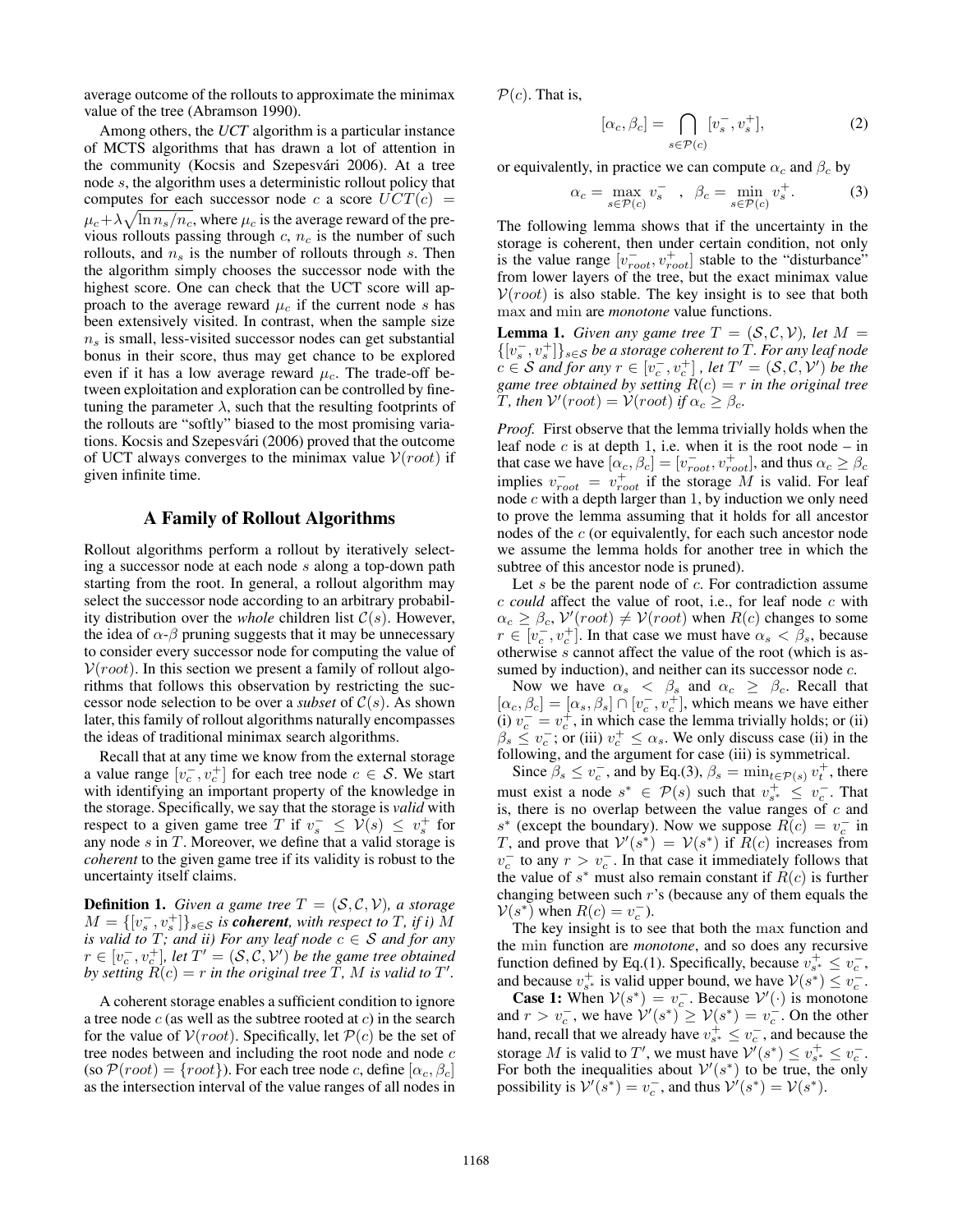

Figure 1: Illustration of one downward step in the rollout process of Algorithm 3.

**Case 2:** When  $V(s^*) < v_c^-$ . Because  $V(c) = v_c^-$ , we have  $V(s^*) < V(c)$ . One can check that in this case there must exist an  $s'$  and its successor node  $c_1$ , both on the path between  $s^*$  and c (included), such that  $V(s') < v_c^- \leq V(c_1)$ . Notice that this can only happen when  $s'$  is a MIN node and there is another successor node of  $s'$ , denoted by  $c_2$ , such that  $V(c_2) = V(s') < V(c_1)$ . In other words, the value of  $s'$  must be currently dominated by  $c_2$ , and not by  $c_1$ . Again, due to the monotonicity of the minimax function, when  $R(c)$  increases from  $v_c^-$  to  $r > v_c^-$ , the value of  $c_1$  must become even larger, if ever changed. On the other hand, all the other successor nodes of  $s^*$  – including  $c_2$  – are not ancestors of c, so their values will not change when  $R(c)$  changes. Therefore, we know that the value of  $s'$  must still be dominated by  $c_2$  after  $R(c)$  changes, i.e.  $V'(s') = V'(c_2) = V(c_2) = V(s')$ . Since s' is on the path between  $s^*$  and c, we also have  $\mathcal{V}'(s^*) = \mathcal{V}(s^*)$ .

Finally, since we have proven that the leaf node  $c$  cannot affect the value of its ancestor node  $s^*$ , it immediately follows that c cannot affect the root node either, a contradiction to the assumption made at the beginning of the proof.  $\Box$ 

Since Lemma 1 guarantees that a successor node  $c$  with  $\alpha_c \geq \beta_c$  cannot affect  $V(root)$  (nor does any node in the subtree of  $c$ ), it is safe for rollout algorithms to select successor nodes, at any node s, *only* from the collection of successor nodes with  $\alpha_c < \beta_c$ , denoted by

$$
\mathcal{A}_s = \{c \in \mathcal{C}(s) \mid \alpha_c < \beta_c\}. \tag{4}
$$

Algorithm 3 presents a family of rollout algorithms that embodies this idea. Algorithms in this family keep performing rollouts until the value range  $[v_{root}^-, v_{root}^+]$  is closed. In each round of rollout, the specific rollout trajectory depends on the SelectionPolicy() routine, which selects a successor node  $c^*$  from the subset  $\mathcal{A}_s$  for the next move. The selection of  $c^*$ can be either based on deterministic rules or sampled from a probability distribution over  $A_s$ . An algorithm instance of this family is fully specified once the SelectionPolicy routine is concretely defined.

To keep the storage coherent, Algorithm 3 updates the value range  $[v_s^-, v_s^+]$  for each node s along the trajectory of rollout, in a bottom-up order. The value bounds are updated directly based on the minimax function defined by Eq.(1). It is not hard to see that the storage of Algorithm 3 is always in a coherent state after each round of the rollout. Finally, Algorithm 3 computes  $\alpha_c$  and  $\beta_c$  in an incremental way, as illustrated by Figure 1.

Algorithm 3: A family of rollout algorithms.

1  $[v_s^-, v_s^+] \leftarrow [-\infty, +\infty]$  for every  $s \in \mathcal{S}$ ; 2 while  $v_{root}^- < v_{root}^+$  do 3 | rollout(root,  $v_{root}^-, v_{root}^+$ ); <sup>4</sup> end 5 return  $v_{root}^-$ 6 Function rollout  $(s, \alpha_s, \beta_s)$ 7 | if  $C(s) \neq \emptyset$  then 8 **for each**  $c \in \mathcal{C}(s)$  do  $\quad \ \ \, \mathsf{9} \quad \ \ \, \mid \quad \ \ \, \mid \quad \left[ \alpha_c, \beta_c \right] \leftarrow \left[ \max\{ \alpha_s, v_c^{-} \}, \min\{ \beta_s, v_c^{+} \} \right];$ 10 **end** 11  $\mathcal{A}_s = \{c \in \mathcal{C}(s) \mid \alpha_c < \beta_c\};$ 12  $c^* \leftarrow$  SelectionPolicy ( $\mathcal{A}_s$ ); rollout  $(c^*, \alpha_{c^*}, \beta_{c^*})$ ; <sup>13</sup> end 14  $v_s^- \leftarrow$  $\sqrt{ }$ J  $\mathcal{L}$  $R(s)$  if s is Leaf  $\max_{c \in \mathcal{C}(s)} v_c^-$  if s is Internal & MAX  $\min_{c \in \mathcal{C}(s)} v_c^-$  if s is Internal & MIN; 15  $v_s^+ \leftarrow$  $\sqrt{ }$ J  $\mathcal{L}$  $R(s)$  if s is Leaf  $\max_{c \in \mathcal{C}(s)} v_c^+$  if s is Internal & MAX  $\min_{c \in \mathcal{C}(s)} v_c^+$  if s is Internal & MIN; <sup>16</sup> return

In the following, we present some nice properties that are shared between *all* algorithms in the family of Algorithm 3. First, Lemma 2 shows that all data structures used in Algorithm 3 changes monotonically over time.

Lemma 2. *Given any game tree* T*, and under any selection policy (deterministic or randomized), for any*  $s \in S$ *, the set of* A<sup>s</sup> *in Algorithm 3 is non-increasing over time, and so do for the intervals*  $[v_s^-, v_s^+]$  *and*  $[\alpha_s, \beta_s]$ *.* 

*Proof.* It can be directly seen that the interval  $[v_s^-, v_s^+]$  can never increase in Algorithm 3. By definition, i.e. Eq.(3), this implies the non-increasing monotonicity of  $[\alpha_s, \beta_s]$ , which in turn implies the monotonicity of  $A_s$ , due to Eq.(4).  $\Box$ 

Lemma 2 suggests that once a node is excluded from  $A_s$ , it cannot come back. In that sense, the rollout algorithms of Algorithm 3 is indeed using  $A<sub>s</sub>$  to *prune* the game tree. On the other hand, one might worry that some algorithm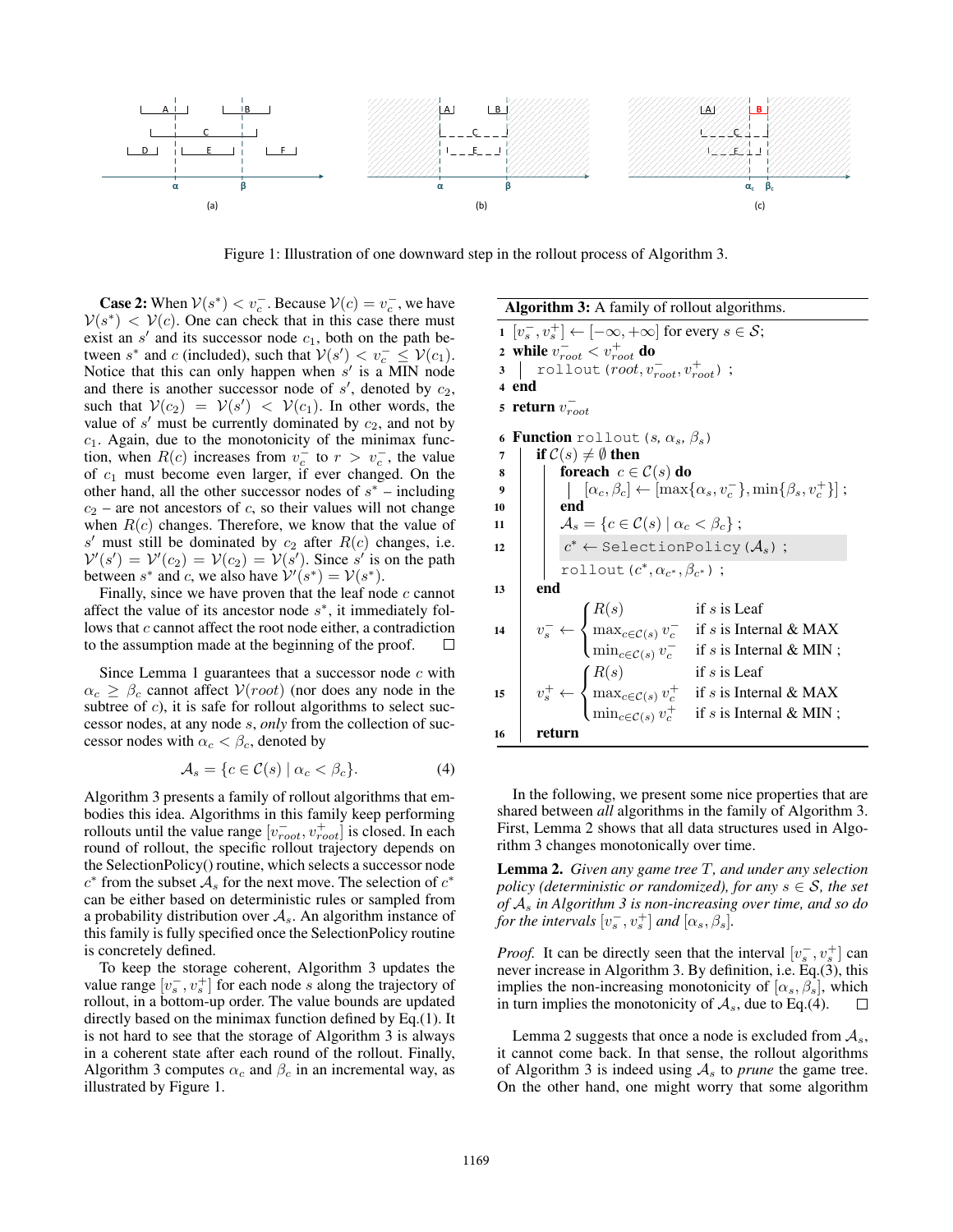in this family could potentially be "stuck" at some point, when there is no candidate in the subset  $A_s$ . It turns out that this can never happen, regardless of the selection policy the algorithm is using.

Lemma 3. *Given any game tree* T*, and under any selection policy (deterministic or randomized), Algorithm 3 always runs the rollout() procedure on node* s *such that*  $A_s = \emptyset$ *if and only if*  $C(s) = \emptyset$ *.* 

*Proof.* It is sufficient to prove that if Algorithm 3 visits a non-leaf node s (i.e.  $C(s) \neq \emptyset$ ), then  $A_s \neq \emptyset$ . We prove this by showing that for any non-leaf node  $s$  that Algorithm 3 visits, there always exists at least one successor node  $c \in$  $\mathcal{C}(s)$  such that  $[v_c^-, v_c^+] \supseteq [v_s^-, v_s^+]$ , i.e. *c* has a wider (or the same) value range than  $s$ .

We only discuss the case when  $s$  is a non-root MAX node. The argument is similar in other cases. If  $s$  is an internal MAX node, according to Algorithm 3 we have  $v_s^+$  =  $\max_{c \in \mathcal{C}(s)} v_c^+$ , so there exists a successor node  $c^*$  such that  $v_{c^*}^+ = v_s^+$ . On the other hand, since  $v_s^- = \max_{c \in \mathcal{C}(s)} v_c^-$ , we have  $v_{c^*}^- \le v_s^-$ . Thus,  $[v_{c^*}^-, v_{c^*}^+] \supseteq [v_s^-, v_s^+]$ .

Given such a successor node  $c^*$ , let t be the parent node of s, according to Algorithm 3 we have  $\alpha_s = \max{\{\alpha_t, v_s^-\}}$  $\max\{\alpha_t, v_s^-, v_{c^*}^-\} = \max\{\alpha_s, v_{c^*}^-\} = \alpha_{c^*}.$  Similarly we also have  $\beta_s = \beta_{c^*}$ . Because Algorithm 3 visits node s, we must have  $\alpha_s < \beta_s$ , thus  $\alpha_{c^*} < \overline{\beta_{c^*}}$ , thus  $c^*$  is in  $\mathcal{A}_s$ .  $\Box$ 

Finally, we observe that the family of Algorithm 3 is *consistent*, in the sense that all algorithm instances in the family always return the same result, and this policy-independent result of Algorithm 3 is always correct, as Theorem 1 shows.

Theorem 1. *Given any game tree* T *and under any selection policy (deterministic or randomized), Algorithm 3 never visit a leaf node more than once, and always terminates with*  $v_{root}^- = v_{root}^+ = \mathcal{V}(root).$ 

*Proof.* First, we see that Algorithm 3 never visits a node c with  $v_c^+ = v_c^+$ , because in that case  $\alpha_c = \beta_c$ . The first time Algorithm 3 visits a leaf node s, it sets  $v_s^- = v_s^+ = R(s)$ , so the algorithm never re-visits a leaf node, which means it will have to terminate, at its latest, after visiting every leaf node. According to Line 2, we have  $v_{root}^- = v_{root}^+$  at that time. Since the way Algorithm 3 updates the value bounds guarantees that they are always valid – that is, at any time we have  $v_s^- \le V(s) \le v_s^+$  for any node  $s$  – we know that  $v_{root}^-$  must equal  $V(root)$  when  $v_{root}^- = v_{root}^+$ .

Note that Theorem 1 shows a stronger "consistency" property than that of some other rollout algorithms, such as UCT (Kocsis and Szepesvári 2006), which only guarantees to *converge to*  $V(root)$  if given infinite time. In contrast, Algorithm 3 never re-visits a leaf even under a probabilistic rollout policy, thus always terminating in finite time.

#### Two Rollout Policies:  $\alpha$ - $\beta$  and MT-SSS\*

Since the rollout family of Algorithm 3 uses an  $\alpha$ - $\beta$  window to prune tree nodes during the computation, one may wonder how the classic game-tree pruning algorithms are compared to Algorithm 3. In this section we show that two

simple "greedy" policies in the family of Algorithm 3 are equivalent, in a strict way, to an "augmented" version of the classic  $\alpha$ - $\beta$  and MT-SSS\* algorithm, respectively.

To establish the strict equivalence, we introduce a variant of the classic alphabeta procedure, as Algorithm 4 shows, which differs from the alphabeta procedure of Algorithm 1 only in two places: (1) The classic alphabeta procedure in Algorithm 1 only returns a single value of  $q$ , but the alphabeta2 procedure in Algorithm 4 transmits *a pair of* values  ${g^-}, g^+$ } between its recursive calls. (2) The classic alphabeta procedure in Algorithm 1 initializes the  $(\alpha_s, \beta_s)$  window directly with the received argument  $(\alpha, \beta)$ , while the alphabeta2 procedure in Algorithm 4 will further trim  $[\alpha_s, \beta_s]$ with the value range  $[v_s^-, v_s^+]$ .

Before comparing these two versions more carefully, we first establish the equivalence between the alphabeta2 procedure, as well as the MT-SSS\* algorithm based on the alphabeta2 procedure, with two simple rollout policies of the algorithm family proposed in the last section. Specifically, Theorem 2 shows that the alphabeta2 procedure is equivalent to a "left-first" policy of Algorithm 3, in the sense not only that they have the same footprints in leaf evaluation, but also that given *any* coherent storage (not necessarily an "empty" storage), they always leave identical content in their respective storages when terminating. This means they are still equivalent in a *reentrant* manner, even when used as subroutines by other algorithms.

**Theorem 2.** *Given any game tree*  $T = (S, C, V)$  *and any coherent storage*  $M = \{ [v_s^-, v_s^+] \}_{s \in S}$ *, Algorithm 3 always evaluates the same set of leaf nodes in the same order as the "augmented"* α*-*β *algorithm (Algorithm 4) does, if Algorithm 3 is using the following selection policy:*

$$
c^* = \text{ the leftmost } c \text{ in } \mathcal{A}_s. \tag{5}
$$

*Moreover, let*  $M_{\text{rollout}}$  *and*  $M_{\alpha\beta}$  *be the storage states when Algorithm 3 and Algorithm 4 terminate, respectively. We have*  $M_{rollout} = M_{\alpha\beta}$ *, when the policy of Eq.(5) is used.* 

*Proof idea.* Due to page limit we only give some intuition here. To see the equivalence between the two algorithms, consider the moment when the execution of Algorithm 3 at a node s is about to end (for example, imagine we are at Line 16). According to the rollout paradigm, the algorithm will now update the value bounds of all ancestor nodes of s, then re-start another rollout round from the root. Under the specific policy of Eq.(5), the rollout process will always select, at each layer of the tree, the leftmost *active* node c. Here, by active we mean  $\alpha_c < \beta_c$ . Notice that s is chosen in the current round of rollout, which means all nodes at the left side of s (in the same layer) are already "inactive". Since Lemma 2 shows that the  $[\alpha, \beta]$  window is non-increasing for any node, the current node s would still be chosen in the next round of rollout as long as it is active at that time.

The key insight of the proof is to see that, in Algorithm 3, we can indeed *locally* compute at node s its window  $[\alpha_s, \beta_s]$ of the next round, without bothering to update any ancestor node of s through back-propagation. This observation enables us to make lossless decision at node s: If we "foresee" that  $\alpha_s < \beta_s$  in the next round, we can immediately start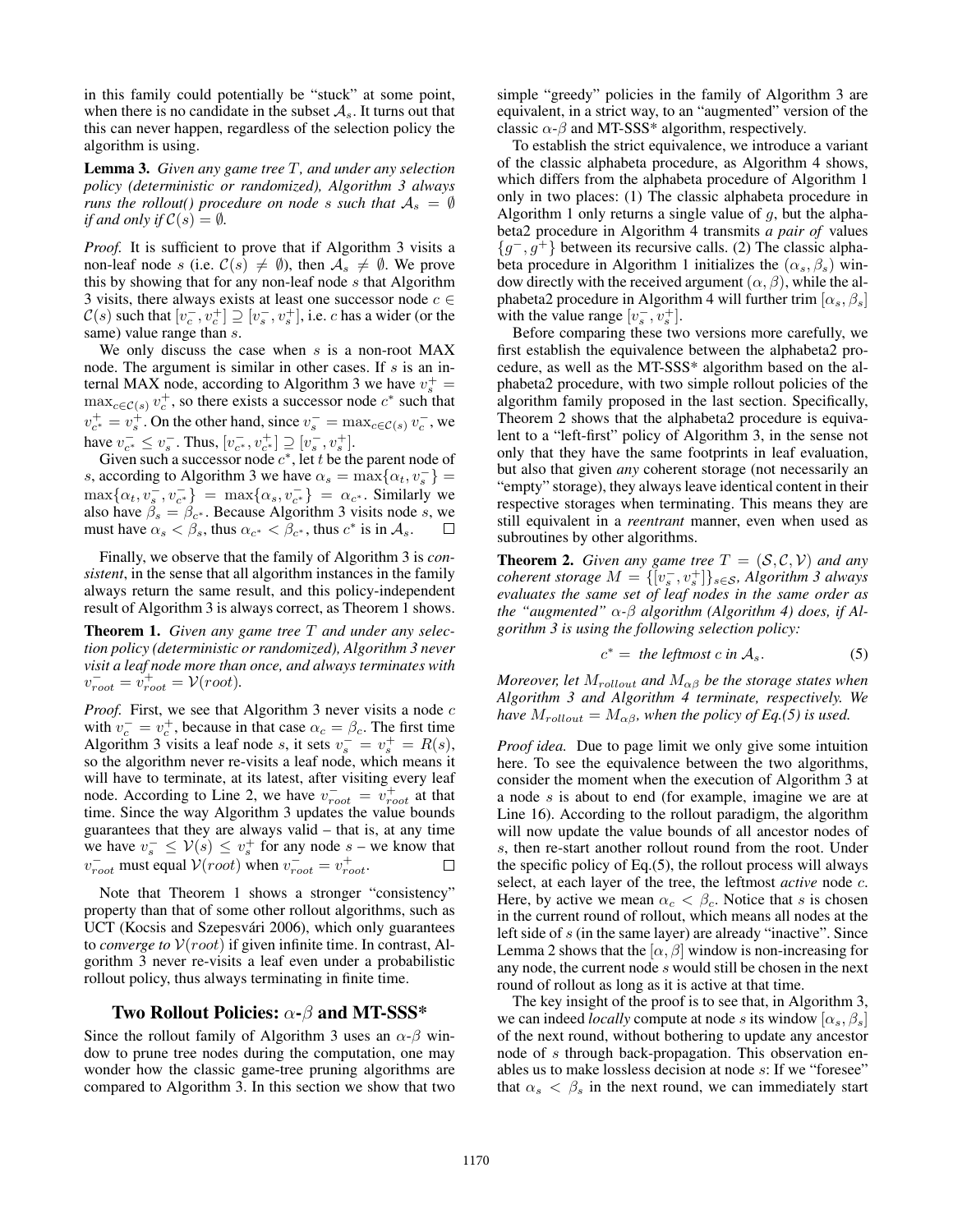a new rollout from node s (rather than from the root node), as the rollout from the root will go through s anyway; Otherwise if  $\alpha_s \geq \beta_s$  in the next round, we just leave node s and continue the back-up phase, in which case we know that the rollout will never come back to s later. Note that the nodes below s can also play this trick, "pretending" that it is running a single round of rollout in the view of s and other ancestors. Extending this to the whole tree, we essentially re-write the original rollout algorithm into a backtracking algorithm. Further combined with some other optimizations, we finally arrive at the alphabeta2 procedure in Algorithm 4.

The complete proof consists of a series of equivalent transformations of algorithms, which can be found in our full paper (Huang 2014).

It is easy to see from Theorem 2 that the MT-SSS\* algorithm, if using the "augmented" alphabeta2 procedure, can also be implemented by a sequence of rollouts with the "leftfirst" policy, although such a rollout algorithm will not belong to the family of Algorithm 3. Interestingly, however, it turns out that the "augmented" MT-SSS algorithm can be encompassed by the rollout paradigm in a more *unified* way. In fact, Theorem 3 shows that the MT-SSS\* algorithm is strictly equivalent to another policy of the same rollout family of Algorithm 3. Instead of selecting the leftmost node as the rollout policy of  $\alpha$ - $\beta$  does, the rollout policy of MT-SSS\* selects the node with the largest  $\beta_c$ .

**Theorem 3.** *Given any game tree*  $T = (S, C, V)$  *and any coherent storage*  $M = \{ [v_s^-, v_s^+] \}_{s \in S}$ *, Algorithm 3 always evaluates the same set of leaf nodes in the same order as the "augmented" MT-SSS\* algorithm (Algorithm 2 + Algorithm 4) does, if Algorithm 3 is using the following selection policy:*

$$
c^* = \text{the leftmost } c \text{ in } \arg \max_{c \in \mathcal{A}_s} \beta_c \tag{6}
$$

*Moreover, let*  $M_{rollout}$  *and*  $M_{SSS*}$  *be the storages when Algorithm 3 and Algorithm 4 terminate, respectively. We have*  $M_{rollout} = M_{SSS^*}$ , when the policy of Eq.(6) is used.

*Proof idea.* Again we only give the proof ideas here, and the complete proof can be found in our full paper (Huang 2014). Since Theorem 2 already proves the strict equivalence between the alphabeta2 procedure and the "leftmost" policy, it directly follows that the MT-SSS\* algorithm is equivalent to repeatedly calling  $\text{rollout}(\text{root}, v_{\text{root}}^+ - 1, v_{\text{root}}^+)$ until the range  $[v_{root}^-, v_{root}^+]$  is closed.

Now we only need to prove that the "minimal-window rollouts" under the left-most policy (i.e. Eq.(5)) is equivalent to the "full-window rollouts" under the max- $\beta_c$  policy (i.e. Eq.(6)). It is not hard to see that in the minimal-window rollouts, every active successor node must have  $v_c^+ \ge v_{root}^+$ , thus we can conclude that the leftmost policy essentially choose the leftmost active node with  $v_c^+ \geq v_{root}^+$  achieves what we want. The key insight is to see that full-window rollouts under the max- $\beta_c$  policy will do exactly the same.

Specifically, let s be the current node at some moment during the rollouts. By induction we can assume that  $s$  has  $v_s^+ \geq v_{root}^+$ , which means s must have at least one successor node c with  $v_c^+ \ge v_{root}^+$ . In fact, all such successor

Algorithm 4: A variant of the alphabeta procedure, which returns a pair of value bounds.

|                         | 1 <b>return</b> alphabeta2 ( <i>root</i> , $-\infty$ , $+\infty$ )              |
|-------------------------|---------------------------------------------------------------------------------|
|                         | <b>2 Function</b> alphabeta2 (s, $\alpha$ , $\beta$ )                           |
| 3                       | retrieve $[v_s^-, v_s^+]$ ;                                                     |
| $\overline{\mathbf{4}}$ | $[\alpha_s, \beta_s] \leftarrow [\max\{\alpha, v_s^-\}, \min\{\beta, v_s^+\}];$ |
| 5                       | <b>if</b> $\alpha_s \geq \beta_s$ then return $[v_s^-, v_s^+]$ ;                |
| 6                       | <b>if</b> $s$ is a Leaf node <b>then</b>                                        |
| 7                       | $[q^-, q^+] \leftarrow [R(s), R(s)]$ ;                                          |
| 8                       | else if s is a MAX node then                                                    |
| 9                       | $[g^-,g^+]\leftarrow [-\infty,-\infty]$ ;                                       |
| 10                      | foreach $c \in \mathcal{C}(s)$ do                                               |
| 11                      | ${g_c^-, g_c^+} \leftarrow$ alphabeta2 (c, $\alpha_s$ , $\beta_s$ );            |
| 12                      | $[g^-, g^+] \leftarrow [\max\{g^-, g_c^-\}, \max\{g^+, g_c^+\}];$               |
| 13                      | $[\alpha_s, \beta_s] \leftarrow [\max{\alpha_s, g_c^{-}}, \beta_s]$ ;           |
| 14                      | end                                                                             |
| 15                      | else if s is a MIN node then                                                    |
| 16                      | $[q^-,q^+]\leftarrow [+\infty,+\infty]$ ;                                       |
| 17                      | foreach $c \in \mathcal{C}(s)$ do                                               |
| 18                      | ${g_c^-, g_c^+} \leftarrow$ alphabeta2 (c, $\alpha_s$ , $\beta_s$ );            |
| 19                      | $[g^-, g^+] \leftarrow [\min\{g^-, g_c^-\}, \min\{g^+, g_c^+\}\]$ ;             |
| 20                      | $[\alpha_s, \beta_s] \leftarrow [\alpha_s, \min\{\beta_s, g_c^+\}];$            |
| 21                      | end                                                                             |
| 22                      | end                                                                             |
| 23                      | $[v_s^-, v_s^+] \leftarrow [g^-, g^+]$ ;<br>store $[v_s^-, v_s^+]$ ;            |
| 24                      | return $\{g^-,g^+\}$                                                            |

node c will have the same  $\beta_c = v_{root}^+$ . This is because by definition  $\beta_c$  equals the minimum among the upper bounds of nodes between the root and the node  $c$  and by induction this minimum upper bound must the root's, i.e.  $v_{root}^+$ . It then immediately follows that the max- $\beta_c$  policy will have to choose the leftmost one of these successor nodes (which has  $v_c^+ \ge v_{root}^+$ ) in this case.  $\Box$ 

### The "augmented"  $\alpha$ - $\beta$  and MT-SSS\*

Given the strict equivalence between the rollout algorithms of Algorithm 3 and classic tree-search algorithms based on the alphabeta2 procedure, we now examine the relationship between the two variants of  $\alpha$ - $\beta$  presented in Algorithms 1 and 4. As mentioned before, the alphabeta2 procedure in Algorithm 4 captures every aspect of the original alphabeta procedure in Algorithm 1 except for two differences.

The alphabeta procedure in Algorithm 1 returns a single value of  $g$ , while the alphabeta2 procedure in Algorithm 4 returns a value pair  $\{g^-, g^+\}$ . From the psuedo-code one can check that  $g = g^- = v_s^-$  when it is a fail-high and  $g =$  $g^+ = v_s^+$  when it is a fail-low, otherwise  $g = g^- = g^+ = g^ V(s)$ . This is consistent with the well-known protocol of the original  $\alpha$ - $\beta$  algorithm. The difference is that the alphabeta2 procedure tries to update *both* bounds even in fail-high and fail-low cases. As a result, we can expect that in some cases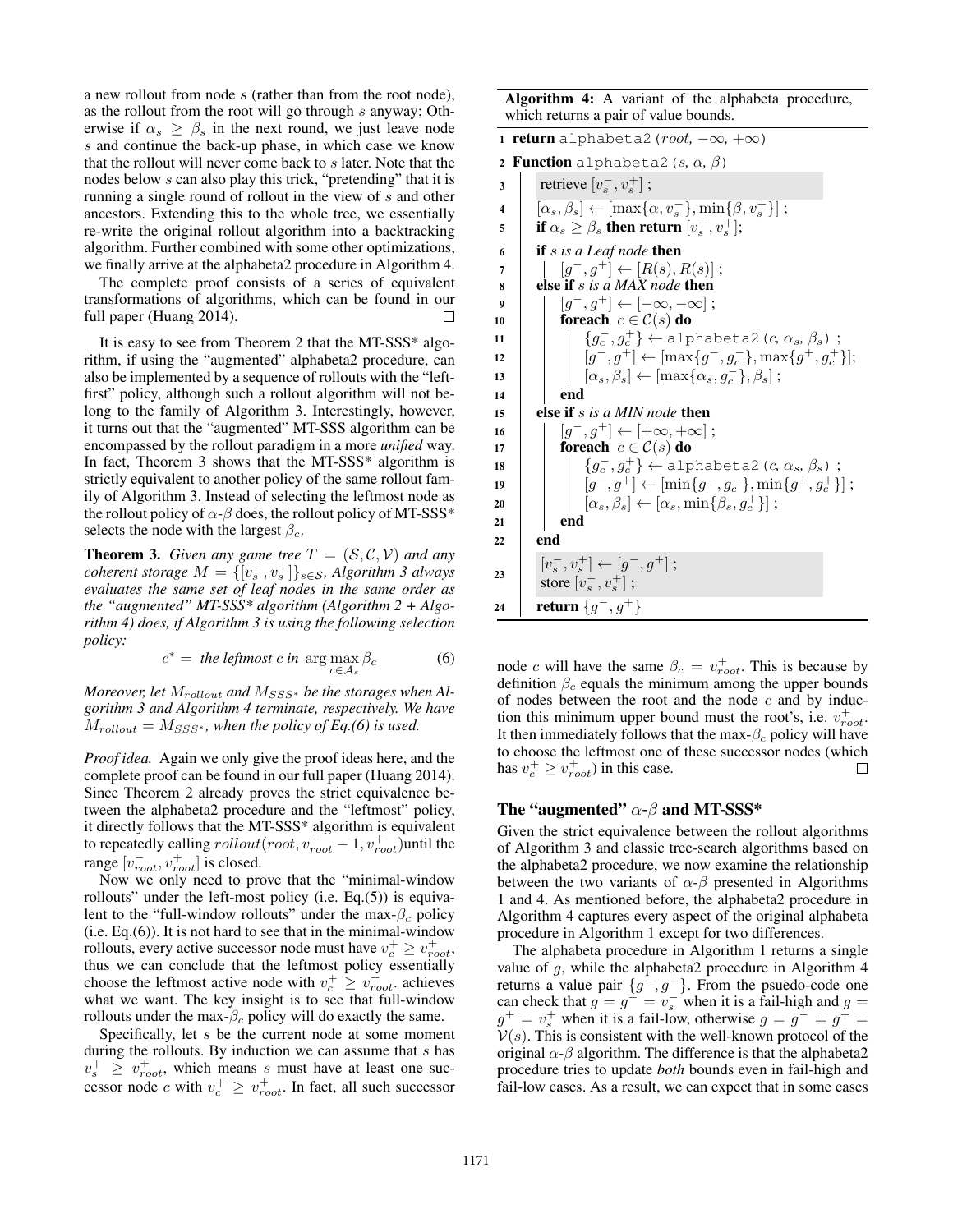the alphabeta2 procedure will result in a storage with tighter value bounds than the one of the classic alphabeta procedure.

Meanwhile, the classic alphabeta procedure in Algorithm 1 initializes the  $(\alpha_s, \beta_s)$  window directly with the received argument  $(\alpha, \beta)$ , while the alphabeta2 procedure in Algorithm 4 will further trim  $[\alpha_s, \beta_s]$  with the value range  $\left[v_s^-, v_s^+\right]$ . In other words, even given the same storage, the alphabeta2 procedure may have a tighter pruning window than its counterpart.

While the second difference may look like a small trick at the implementation level, we believe that the "single-bound v.s. double-bound" disparity is an inherent difference between the two versions. Since the storage-enhanced  $\alpha$ - $\beta$  algorithm requires maintaining a pair of bounds anyway (even for the "single-bound" version), it makes sense to update both of them effectively at run time.

Interestingly, the "single-bound" vesion of the alphabeta procedure performs exactly as well as its "double-bound" version *if* they are working on an empty storage with only one pass. This is directly followed from the well-known fact that the classic alphabeta procedure is per-instance optimal in all *directional* algorithms (Pearl 1984). However, when used as subroutines, they will behave differently. It turns out that the MT-SSS\* algorithm using the alphabeta2 procedure can *outprune* the one based on the single-bound version.

**Theorem 4.** *Given any game tree*  $T$ *, let*  $L_{sss}$ <sup>*, be the se-*</sup> *quence of leaf nodes evaluated by the original MT-SSS\** algorithm that calls Algorithm 1, and let  $L_{sss}$ + be the se*quence of leaf nodes evaluated by the "augmented" MT-*SSS\* algorithm that calls Algorithm 4, then  $L_{sss}$ + is a sub*sequence of*  $L$ <sub>sss</sub>∗.

### Related Work

In terms of the techniques used in this paper, the idea of maintaining pairs of value bounds in an in-memory tree (and updating the bounds in a bottem-up manner) was proposed by Hans Berliner in the B\* algorithm (Berliner 1979). More recently, Walsh, Goschin, and Littman (2010) proposed the FSSS algorithm, a rollout algorithm that updates the value bounds  $[v_s^-, v_s^+]$  in the same way as Algorithm 3, in order to have a theoretical guarantee of its performance when used in reinforcement-learning applications. An algorithm with similar idea was also proposed in the context of game-tree evaluation (Cazenave and Saffidine 2011).

Weinstein, Littman, and Goschin (2012) further adapted the FSSS algorithm into the game tree model and proposed a rollout algorithm that outprunes the  $\alpha$ - $\beta$  algorithm. Their algorithm also uses an  $(\alpha, \beta)$  window to filter successor nodes, but the window is manipulated in a different way from the algorithm family proposed in this paper. Furthermore, there is no domination between MT-SSS\* and their algorithm, while in this paper we argue that  $\alpha$ - $\beta$  and MT-SSS\* themselves can be unified under the rollout framework of Algorithm 3.

Chen et al. (2014) have recently presented a rollout algorithm that captures the idea of the MT-SSS\* algorithm. Their algorithm uses the null window  $(v_{root}^+ - 1, v_{root}^+)$  to filter nodes, and thus does not manipulate the window at all during rollouts. Besides, they did not formally characterize the relationship between MT-SSS\* and their null-window rollout algorithm. Interestingly, the analysis of this paper suggests that their algorithm is not exactly equivalent to the original MT-SSS\* algorithm.

### Conclusion

Results from this paper suggest that the rollout paradigm could serve as a unified framework to study game-tree evaluation algorithms. In particular, Theorems 2 and 3 show that some classic minimax search algorithms could be implemented by rollouts. This observation implies that we could collect information in a single rollout for both minimax pruning and MCTS sampling. In light of this, we may design new hybrid algorithms that naturally combine MCTS algorithms with traditional game-tree search algorithms.

For example, by Theorem 3 we see that MT-SSS\* corresponds to a rollout algorithm that prefers successor node with the largest "absolute" upper-influence-bound  $\beta_c$ , which is powerful in completely pruning nodes without compromising correctness. But the values of  $\beta_c$  propagate upwards slowly in large game trees. As a result, most nodes in the upper layers of the tree may be left with the non-informative bound  $+\infty$  at the early running stage of the algorithm, in which case the MT-SSS\* policy is essentially blind. On the other hand, the UCT score can be seen as an upper bound "with some confidence", which is able to provide informative guidances with much less rollouts, but could respond slowly to the discriminative knowledge collected in the search, probably due to its "amortizing" nature (Ramanujan, Sabharwal, and Selman 2012).

In light of this complementary role between  $\beta_c$  and the UCT score, one possible way to combine the ideas of UCT and MT-SSS\* is to select successor nodes based on a prioritized rule considering upper bound information with different confidences. Such an algorithm may first check the upper bound with the absolute confidence (i.e.,  $\beta_c$ ). When there is a tie, the algorithm turns to consider bounds with less confidence, and selects the node with the largest UCT score. Given a game tree, we expect that such an algorithm will first follow the UCT score at the beginning, as essentially all tree nodes have the same upper bound  $\beta_c = +\infty$  at that time. The hope is that the UCT score may be more likely to guide the rollouts to good "successor nodes" than the blind tie-breaking rule of the original MT-SSS\* algorithm does, and thus better "ordering" the search/rollout trajectories. If these preferred nodes turn out to be sub-optimal, their absolute upper bounds  $\beta_c$  will later drop below  $\alpha_c$ , turning the rollout to other candidates immediately. In the end, the algorithm will completely shift to the MT-SSS\* mode. It may be an interesting future work to test the performance of this hybrid algorithm in real-world benchmarks.

Meanwhile, it would also be interesting to see how the observations in this paper generalize to other models. For example, it seems that Algorithm 3 could be adapted to an "incremental" rollout algorithm when incorporating admissible heuristic function at internal nodes (essentially an *iterativedeepening* setting). Moreover, one could also consider the problem in more general state-space topologies (such as DAG) and/or value functions including operators other than